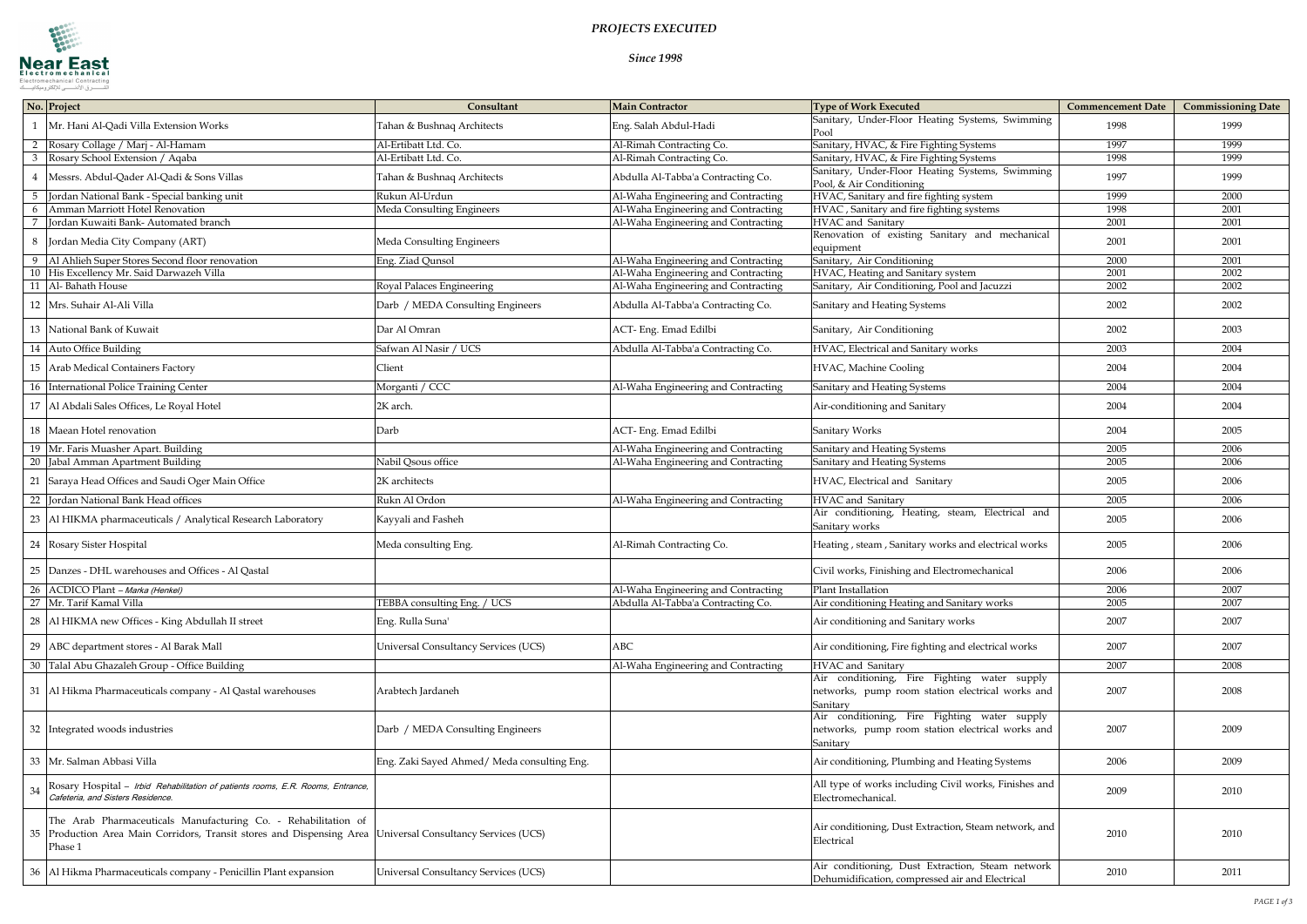

*Since 1998*

| No. Project                                                                                                                        | Consultant                                                                         | <b>Main Contractor</b>              | <b>Type of Work Executed</b>                                                                     | <b>Commencement Date</b> | <b>Commissioning Date</b>             |
|------------------------------------------------------------------------------------------------------------------------------------|------------------------------------------------------------------------------------|-------------------------------------|--------------------------------------------------------------------------------------------------|--------------------------|---------------------------------------|
| 37 The Arab Pharmaceuticals Manufacturing Co. -Machine Cooling System                                                              | Universal Consultancy Services (UCS)                                               |                                     | Machine Cooling system complete with unit<br>connection and all electrical and control services  | 2011                     | 2011                                  |
| The Arab Pharmaceuticals Manufacturing Co. - Rehabilitation of<br>38<br>Production Area Main Corridors, phase 2                    | <b>Universal Consultancy Services (UCS)</b>                                        |                                     | HVAC, Steam and Electrical Works                                                                 | 2011                     | 2011                                  |
| Omnitrade office Building- Tonia Aswad and partners-12 floors private<br>39<br>offices (Tonia Aswad Office Building) Phase 1 and 2 | Rukn Al Handasa                                                                    | Ramzi Zabaneh Establishment         | HVAC, Fire Protection, Sanitary works, Solar System<br>and Grey Water Treatment plant            | 2010                     | 2012                                  |
| 40 Sheraton Hotel / Spice Garden Renovation                                                                                        | Meda Consulting Engineers                                                          | Ramzi Zabaneh Establishment         | HVAC, , Fire Protection, Pluming and LPG system                                                  | 2012                     | 2012                                  |
| 41 General Arabia Insurance Company                                                                                                | Faris Baqaeen Architects, Engineers, Consultants                                   | Al Wajeeh Contracting               | Air conditioning, Fire Protection, Plumbing and<br><b>Electrical Works</b>                       | 2012                     | 2013                                  |
| 42 Queen Alia International Airport                                                                                                |                                                                                    | J&P(O) Ltd./ J&P Avax S.A           | HVAC Air Sid, HVAC water side, Fire Protection,<br>Pluming and Main ductile distribution network | 2009                     | 2013                                  |
| 43 St. Regis Amman, The Residences Sales Gallery                                                                                   | Zabaneh Consulting Engineer                                                        | Ramzi Zabaneh Establishment         | Air conditioning, Fire Protection, Plumbing and<br><b>Electrical Works</b>                       | 2013                     | 2013                                  |
| 44 Royal Jordanian Air Academy Extension - Study Halls                                                                             | Zabaneh Consulting Engineer                                                        | Ramzi Zabaneh Establishment         | Air conditioning, Fire Protection, Plumbing and<br><b>Electrical Works</b>                       | 2013                     | 2013                                  |
| Construction and finishing of Elite flats building for Al-Arabia AL-<br>45<br>Watania Co.                                          | Zabaneh Consulting Engineer                                                        | Ramzi Zabaneh Establishment         | Air conditioning, and Plumbing Works                                                             | 2013                     | 2014                                  |
| 46 SAMA High End Retail (CENTRO Supermarket)                                                                                       | Arabtech Jardaneh                                                                  |                                     | Air conditioning, Fire Protection, Plumbing and<br><b>Electrical Works</b>                       | 2013                     | 2014                                  |
| 47   Dulail Cow Farm and Milking center                                                                                            | Universal Consultancy Services (UCS)                                               |                                     | Air conditioning, Fire Protection, Plumbing and<br><b>Electrical Works</b>                       | 2013                     | 2015                                  |
| 48 Survey of Household Water Systems in Russeifa and Zarka                                                                         | <b>Universal Consultancy Services (UCS)</b>                                        | Cowater International Inc.          | Survey of 12000 houses                                                                           | 2014                     | 2014                                  |
| Al Hikma Pharmaceuticals / Analytical research laboratories, Air<br>49<br>conditioning improvement                                 | Client                                                                             |                                     | Air Conditioning, electrical and finishing works                                                 | 2014                     | 2015                                  |
| 50 Jordanian Egyptian Fajr For Natural Gas Transmission                                                                            | 2K Architects, Planners, Engineers                                                 |                                     | Air conditioning, Fire Protection, Plumbing and<br><b>Electrical Works</b>                       | 2015                     | 2015                                  |
| 51 Mr. Ihab and Fadi Imseeh Villas                                                                                                 | Yousef Hroop                                                                       | Ramzi Zabaneh Establishment         | Mechanical and plumbing works (Labor)                                                            | 2015                     | 2016                                  |
| 52<br>Church of Baptism                                                                                                            | Arabtech Jardaneh                                                                  | Al-Rimah Contracting Co.            | HVAC, Sanitary and fire fighting system                                                          | 2008                     | 2020                                  |
| 53<br>Philip Morris Plant Expansion                                                                                                | Panorama                                                                           | <b>Masanat Contracting</b>          | HVAC, Sanitary and fire fighting system                                                          | 2015                     | 2016                                  |
| 54 Sheraton Hotel / Indoor Pool renovation, Spa and New Gym                                                                        | <b>Universal Consultancy Services (UCS)</b>                                        | Ramzi Zabaneh Establishment         | Air conditioning, Fire Protection, Plumbing and<br><b>Electrical Works</b>                       | 2015                     | 2017                                  |
| Restaurant Complex - The Jordan Hashemite Fund for development<br>- 55<br>الصندوق الأردني الهاشمي للتنمية البشرية                  | Zabaneh Consulting Engineer                                                        | Ramzi Zabaneh Establishment         | Plumbing, ventilation and Fire fighting                                                          | 2015                     | 2016                                  |
| 56 Mr. Nadeem Muasher Villa                                                                                                        | Kayyali and Fasheh                                                                 |                                     | HVAC and Plumbing                                                                                | 2015                     | 43132                                 |
| 57<br>HIKMA Pharmaceuticals Warehouse Extension - Al Qastal                                                                        | Universal Consultancy Services (UCS)                                               | Near East Electromechanical         | Civil works, Finishing, Steel Structure, fire fighting,<br>HVAC, Electrical etc.                 | 2016                     | 2016                                  |
| 58<br>Ahmad Tantash Villa                                                                                                          | Hasan Mahadin                                                                      | Ramzi Zabaneh Establishment         | Mechanical Works                                                                                 | 2016                     | August 2018                           |
| fordanian Egyptian Fajr For Natural Gas Transmission warehouse- Al<br>59<br>Qastal                                                 | Eng. Adnan Safarini office                                                         | Al-Waha Engineering and Contracting | Plumbing, and Fire fighting                                                                      | 2017                     | June 2018                             |
| 60 Dr. Faeq Madanat / Al Fuheis                                                                                                    | RULA SUNA ENGINEERING OFFICE                                                       | Al-Waha Engineering and Contracting | Mechanical Works                                                                                 | 01/10/2017               | <b>June 2021</b>                      |
| 61 Eng. Yehia Al Saket                                                                                                             |                                                                                    |                                     | Heating and plumbing                                                                             | 2017                     | <b>July 2017</b>                      |
| Messrs. ROSARY SCHOOL - Marj Elhamam/ Rehabilitation of water<br>62<br>network at the school buildings                             |                                                                                    |                                     | <b>Water Network</b>                                                                             | 2017                     | August 2017                           |
| Arab Pharmaceuticals Manufacturing (APM) - Al SALT - Jordan NEW<br>-63<br>HERON PRODUCTION WARD                                    | <b>Universal Consultancy Services (UCS)</b>                                        | Near East Electromechanical         | Civil works, Finishing, HVAC, Electrical, Steam<br>works, machine cooling and compressed air     | 01/12/2017               | <b>July 2018</b>                      |
| 64 Dr. Medhat Abdul-Malik Villa                                                                                                    | PRAXIS Architects, Urban Designers<br>Electromechanical: Meda Consulting Engineers |                                     | Mechanical Works                                                                                 | 25/10/2018               | in progress / Percent<br>Executed 95% |
| Arab Pharmaceuticals Manufacturing (APM) - SAHAB - Jordan NEW<br>65<br><b>GOWNING Project: Phase 1</b>                             | Universal Consultancy Services (UCS)                                               | Near East Electromechanical         | Civil works, Finishing, HVAC, Electrical, Steam<br>works, machine cooling and compressed air     | 01/04/2018               | February 2019                         |
| Renovation work of chancellery building at the Embassy of Japan in<br>66<br>Jordan                                                 | Universal Consultancy Services (UCS)                                               | Near East Electromechanical         | Finishing, Air conditioning and Electrical works                                                 | 01/08/2018               | February 2019                         |